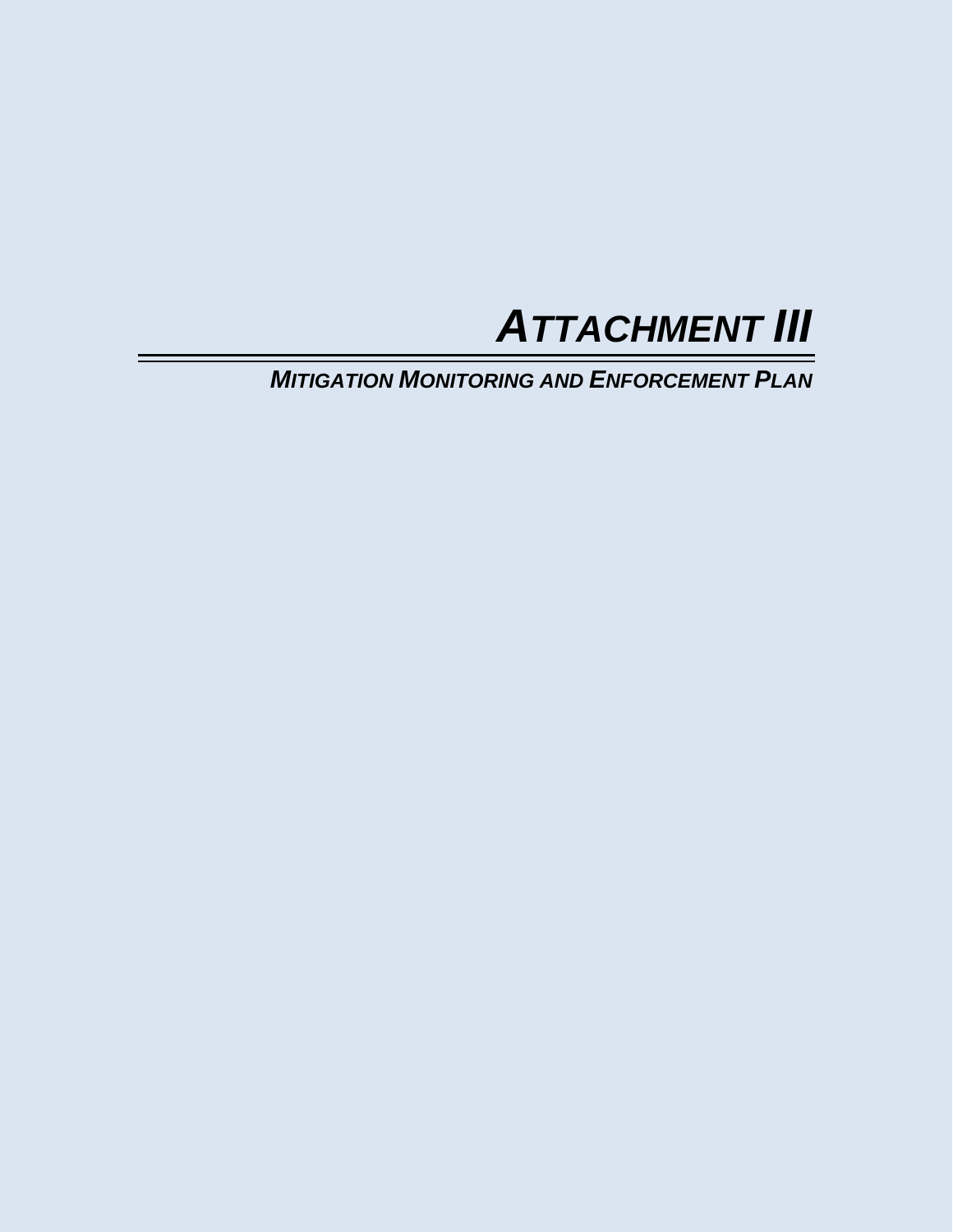# **LITTLE RIVER BAND OF OTTAWA INDIANS, MICHIGAN TRUST ACQUISITION AND CASINO PROJECT**

# MITIGATION MONITORING AND ENFORCEMENT PLAN

# **Mitigation Monitoring Overview**

This Mitigation Monitoring and Enforcement Plan (MMEP) has been developed to guide mitigation compliance before, during, and after implementation of the Bureau of Indian Affair's (BIA) Preferred Alternative. The mitigation measures described below in **Table 1** were developed through the analysis of potential impacts within the Final Environmental Impact Statement (EIS). As specified in **Table 1**, the compliance monitoring and evaluation would be performed by the Little River Band of Ottawa Indians, Michigan (Tribe), Fruitport Township (Township), Muskegon County (County), Michigan Department of Transportation (MDOT), the BIA, the U.S. Fish & Wildlife Service (USFWS), and the U.S. Environmental Protection Agency (USEPA) as indicated in the description of each measure. The MMEP provides:

- requirements for compliance of the mitigation measures specifically created to mitigate impacts;
- a list of responsible parties; and
- timing of mitigation measure implementation.

A Municipal Services Agreement (MSA) was executed on March 23, 2012, by and between the Township, the County, and the Tribe (Appendix B of the Draft EIS). The MSA describes the payments, both non-reoccurring and reoccurring, to be made by the Tribe to the Township and County related to the provision of municipal services and improvements, and other potential costs relating to mitigating any impacts that the project may have on the Township and County, which are included in the mitigation measures below.

Where applicable, mitigation measures will be monitored and enforced pursuant to federal law, tribal ordinances, and agreements between the Tribe and appropriate governmental authorities, as well as the Record of Decision (ROD).

Note that the Preferred Alternative includes numerous Best Management Practices (BMPs) that are to be incorporated into the design and construction of the Preferred Alternative. Although not listed in this MMEP, these BMPs shall be included in the Preferred Alternative. Please see Final EIS, Volume II, Section 2.3.1 for a list of BMPs.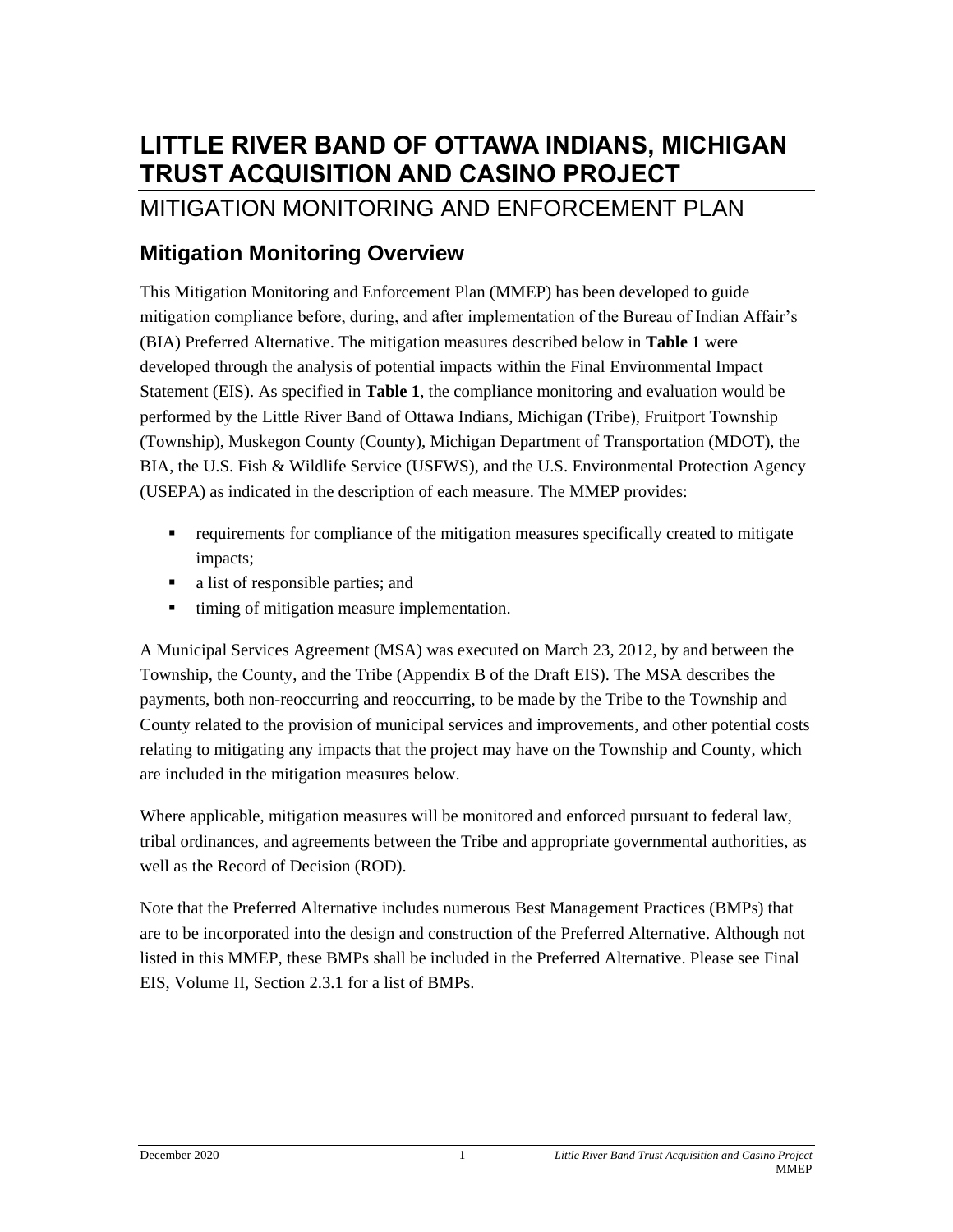| <u>IVILLIGATION IVONITONING AND ENFONCEMENT FLAN</u>                                                                                                                                                                                                                                                                                                                                                                                                                                                                                                                                                                                                                                                                                                                                                                                                                                                                                                                                                                                                                                                                                                                                                                                                                                                                                                                                                                                                                                                                                                                                                                                                                                                                                                                                                                                                                                                                                                                                                                                                                                                                                                                                                                                                                                |                                                                        |                                                    |                                               |  |
|-------------------------------------------------------------------------------------------------------------------------------------------------------------------------------------------------------------------------------------------------------------------------------------------------------------------------------------------------------------------------------------------------------------------------------------------------------------------------------------------------------------------------------------------------------------------------------------------------------------------------------------------------------------------------------------------------------------------------------------------------------------------------------------------------------------------------------------------------------------------------------------------------------------------------------------------------------------------------------------------------------------------------------------------------------------------------------------------------------------------------------------------------------------------------------------------------------------------------------------------------------------------------------------------------------------------------------------------------------------------------------------------------------------------------------------------------------------------------------------------------------------------------------------------------------------------------------------------------------------------------------------------------------------------------------------------------------------------------------------------------------------------------------------------------------------------------------------------------------------------------------------------------------------------------------------------------------------------------------------------------------------------------------------------------------------------------------------------------------------------------------------------------------------------------------------------------------------------------------------------------------------------------------------|------------------------------------------------------------------------|----------------------------------------------------|-----------------------------------------------|--|
| <b>Mitigation Measure</b>                                                                                                                                                                                                                                                                                                                                                                                                                                                                                                                                                                                                                                                                                                                                                                                                                                                                                                                                                                                                                                                                                                                                                                                                                                                                                                                                                                                                                                                                                                                                                                                                                                                                                                                                                                                                                                                                                                                                                                                                                                                                                                                                                                                                                                                           | <b>Responsible for</b><br><b>Monitoring and/or</b><br><b>Reporting</b> | <b>Timing of</b><br>Implementation                 | <b>Verification</b><br>(Date and<br>Initials) |  |
| 1. Geology and Soils                                                                                                                                                                                                                                                                                                                                                                                                                                                                                                                                                                                                                                                                                                                                                                                                                                                                                                                                                                                                                                                                                                                                                                                                                                                                                                                                                                                                                                                                                                                                                                                                                                                                                                                                                                                                                                                                                                                                                                                                                                                                                                                                                                                                                                                                |                                                                        |                                                    |                                               |  |
| The following mitigation measure shall be implemented for the Preferred Alternative in<br>accordance with federal regulatory requirements.<br>A. The Tribe shall obtain coverage under the USEPA National Pollutant Discharge<br>Elimination System (NPDES) General Construction Permit Program under the<br>requirements of the federal Clean Water Act (CWA). As required by the NPDES General<br>Construction Permit Permit Program, a Stormwater Pollution Prevention Plan (SWPPP)<br>shall be prepared that addresses potential water quality impacts associated with<br>construction and operation of the Preferred Alternative. The SWPPP shall include<br>provisions for erosion prevention and sediment control and control of other potential<br>pollutants by describing construction practices, stabilization techniques, and structural<br>BMPs that shall be implemented to prevent erosion and minimize sediment transport.<br>BMPs shall be inspected, maintained, and repaired to assure continued performance of<br>their intended function. Reports summarizing the scope of these inspections, the<br>personnel conducting the inspection, the dates of the inspections, major observations<br>relating to the implementation of the SWPPP, and actions taken as a result of these<br>inspections shall be prepared and retained as part of the SWPPP. To minimize the<br>potential for erosion to occur onsite, the following items shall be addressed in the SWPPP<br>and implemented pursuant to the NPDES General Construction Permit Program.<br>Prior to land-disturbing activities, the clearing and grading limits shall be marked<br>1.<br>clearly, both in the field and on the plans, using construction fences or by creating<br>buffer zones.<br>2.<br>Stripped areas shall be stabilized through temporary seeding using dryland<br>grasses.<br>3.<br>Conveyance channels and severe erosion channels shall be mulched or matted to<br>prevent excessive erosion.<br>Exposed stockpiled soils shall be covered with plastic covering to prevent wind and<br>4.<br>rain erosion.<br>5.<br>The construction entrance shall be stabilized by the use of rip-rap, crushed gravel,<br>or other such material to prevent the track-out of dirt and mud. | Tribe/USEPA                                                            | <b>Planning Phase</b><br><b>Construction Phase</b> |                                               |  |

**TABLE 1** MITIGATION MONITORING AND ENFORCEMENT PLAN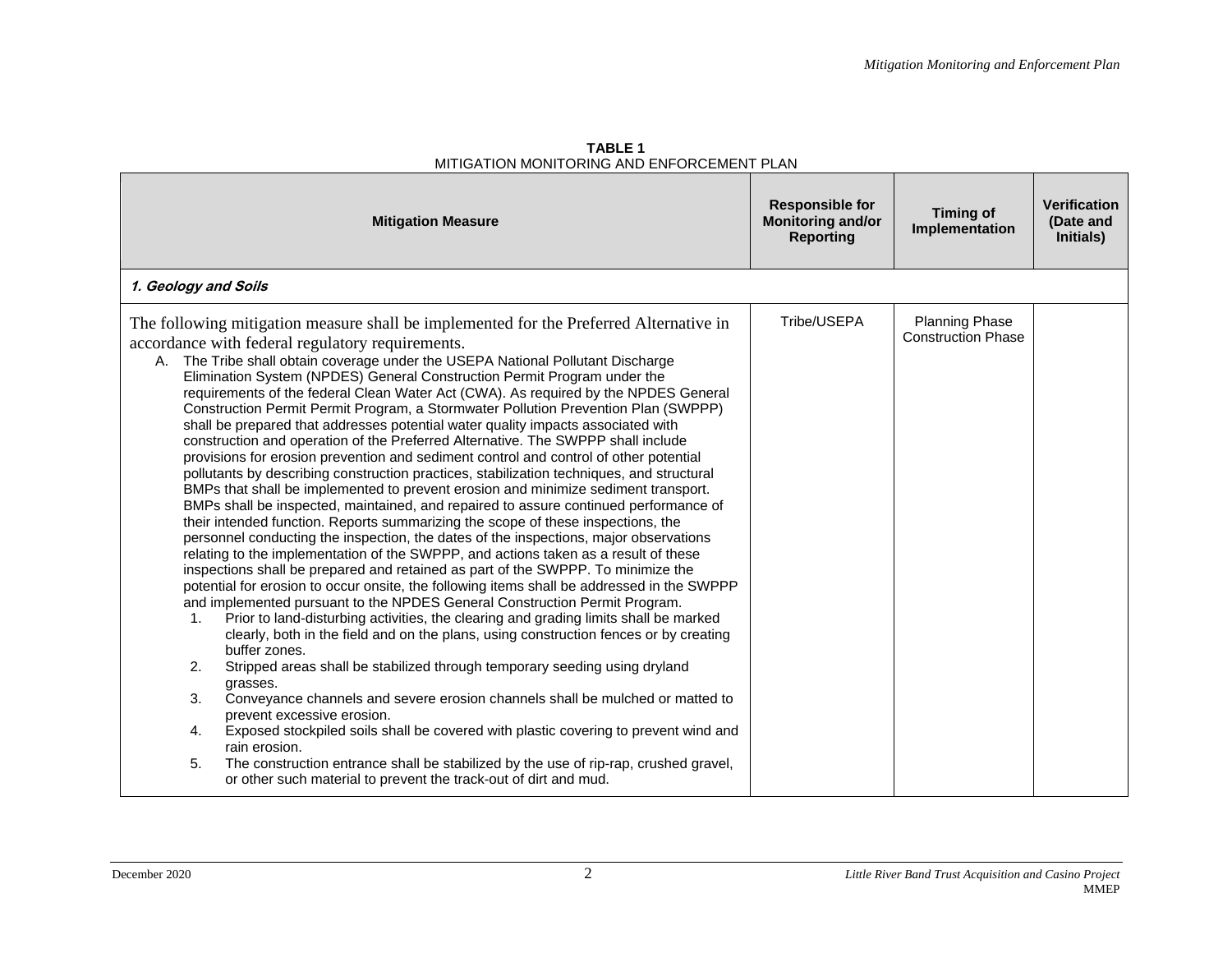| 6.                                                                                                     | Construction roadways shall be stabilized through the use of frequent watering,                                                                                          |       |                           |  |  |  |  |
|--------------------------------------------------------------------------------------------------------|--------------------------------------------------------------------------------------------------------------------------------------------------------------------------|-------|---------------------------|--|--|--|--|
|                                                                                                        | stabilizing chemical application, or physical covering of gravel or rip-rap.                                                                                             |       |                           |  |  |  |  |
| 7.                                                                                                     | Filter fences shall be erected at all on-site stormwater exit points and along the                                                                                       |       |                           |  |  |  |  |
|                                                                                                        | edge of graded areas to stabilized non-graded areas and control siltation of on-site                                                                                     |       |                           |  |  |  |  |
|                                                                                                        | stormwater.                                                                                                                                                              |       |                           |  |  |  |  |
| 8.                                                                                                     | Dust suppression measures shall be implemented to control the production of                                                                                              |       |                           |  |  |  |  |
|                                                                                                        | fugitive dust and prevent wind erosion of bare and stockpiled soils.                                                                                                     |       |                           |  |  |  |  |
| 9.                                                                                                     | Haul roads and staging areas shall be developed to control impacts to on-site soil.                                                                                      |       |                           |  |  |  |  |
|                                                                                                        | All access points, haul roads and staging areas shall be stabilized with crushed                                                                                         |       |                           |  |  |  |  |
|                                                                                                        | rock. Any sediment shall be removed daily and the road structure maintained.<br>10. Concentrated flows create high potential for erosion; therefore, any slopes shall be |       |                           |  |  |  |  |
|                                                                                                        | protected from concentration flow by using gradient terraces, interceptor dikes, and                                                                                     |       |                           |  |  |  |  |
|                                                                                                        | swales, and by installing pipe slope drains or level spreaders. Inlets shall be                                                                                          |       |                           |  |  |  |  |
|                                                                                                        | protected to provide an initial filtering of stormwater runoff; however, any sediment                                                                                    |       |                           |  |  |  |  |
|                                                                                                        | buildup shall be removed so the inlet does not become blocked.                                                                                                           |       |                           |  |  |  |  |
|                                                                                                        | 11. The SWPPP shall address maintenance and repair of heavy equipment onsite to                                                                                          |       |                           |  |  |  |  |
|                                                                                                        | remove the potential for pollution from oil, fuel, hydraulic fluid, or any other potential                                                                               |       |                           |  |  |  |  |
|                                                                                                        | pollutant.                                                                                                                                                               |       |                           |  |  |  |  |
|                                                                                                        | 12. Staging areas and haul roads shall be constructed to minimize future                                                                                                 |       |                           |  |  |  |  |
|                                                                                                        | over-excavation of deteriorated sub-grade soil.                                                                                                                          |       |                           |  |  |  |  |
| 13.                                                                                                    | Temporary erosion control measures (such as silt fence, gravel filter berms, straw                                                                                       |       |                           |  |  |  |  |
|                                                                                                        | wattles, sediment/grease traps, mulching of disturbed soil, construction stormwater                                                                                      |       |                           |  |  |  |  |
|                                                                                                        | chemical treatment, and construction stormwater filtration) shall be employed for                                                                                        |       |                           |  |  |  |  |
|                                                                                                        | disturbed areas.                                                                                                                                                         |       |                           |  |  |  |  |
|                                                                                                        | 14. Exposed and unworked soils shall be stabilized by the application of effective                                                                                       |       |                           |  |  |  |  |
|                                                                                                        | BMPs. These include, but are not limited to, temporary or permanent seeding,                                                                                             |       |                           |  |  |  |  |
|                                                                                                        | mulching, nets and blankets, plastic covering, sodding, and gradient terraces.                                                                                           |       |                           |  |  |  |  |
|                                                                                                        | 15. The SWPPP shall address the maintenance of both temporary and permanent                                                                                              |       |                           |  |  |  |  |
|                                                                                                        | erosion and sediment control BMPs.                                                                                                                                       |       |                           |  |  |  |  |
| 2. Water Resources                                                                                     |                                                                                                                                                                          |       |                           |  |  |  |  |
|                                                                                                        |                                                                                                                                                                          |       |                           |  |  |  |  |
|                                                                                                        | As described above in Mitigation Measure 1 (A), in accordance with federal regulatory                                                                                    | Tribe | Planning Phase            |  |  |  |  |
|                                                                                                        |                                                                                                                                                                          |       | <b>Construction Phase</b> |  |  |  |  |
| requirements for the Preferred Alternative, coverage under the NPDES General<br><b>Operation Phase</b> |                                                                                                                                                                          |       |                           |  |  |  |  |
| Construction Permit Program shall be obtained from the USEPA and a SWPPP shall be                      |                                                                                                                                                                          |       |                           |  |  |  |  |
| prepared. The SWPPP shall describe construction practices, stabilization techniques, and               |                                                                                                                                                                          |       |                           |  |  |  |  |
|                                                                                                        | structural BMPs that are to be implemented to prevent erosion and minimize sediment                                                                                      |       |                           |  |  |  |  |
|                                                                                                        | transport as outlined in Mitigation Measure 1 (A).                                                                                                                       |       |                           |  |  |  |  |
|                                                                                                        |                                                                                                                                                                          |       |                           |  |  |  |  |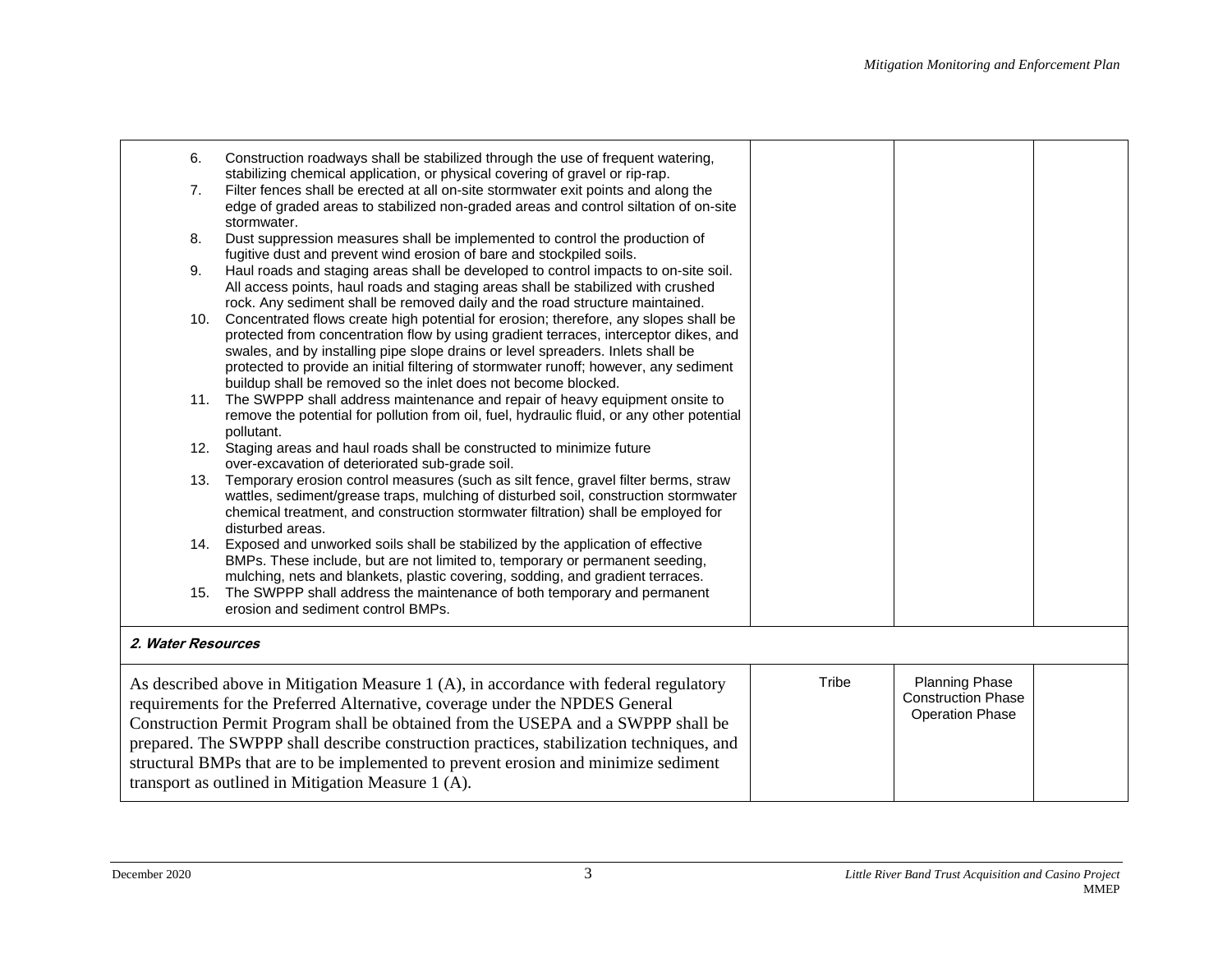### **3. Air Quality**

The BMPs described in Final EIS Section 2.3.1 would minimize potential effects to air quality resulting from construction and operation of the project alternatives; therefore, no mitigation would be required.

## **4. Biological Resources**

The following mitigation measures shall be implemented in accordance with federal regulatory requirements (Migratory Bird Treaty Act [MBTA] and Endangered Species Act) for the Preferred Alternative.

| If construction-related activities such as tree removal or grubbing of vegetation occur during<br>А.<br>the nesting bird season (between March 15 and August 31), a qualified biologist shall conduct<br>a pre-construction survey within the site for active nests for bird species protected under the<br>MBTA. The pre-construction survey shall be conducted within seven days prior to<br>commencement of construction activities. If surveys show that there is no evidence of nests,<br>then no additional mitigation would be required so long as construction activities commence<br>within seven days following the survey. If active nests are identified, appropriate, species-<br>specific buffer zones shall be established around the nests. Buffer zones are species<br>dependent, and generally range from 100 to 500 feet from the nest site. The biologist should<br>delimit the buffer zone with construction tape or pin flags and maintain the buffer zone until the<br>end of breeding season or the young have fledged. Guidance from the USFWS should be<br>requested if establishing a buffer zone is impractical. A qualified biologist should monitor nests<br>weekly during construction to evaluate potential nesting disturbance by construction activities.<br>The tree shall not be removed until the biologist determines that the nestlings have<br>successfully fledged. If tree removal or grubbing of vegetation occurs outside of the nesting<br>bird season, a nesting bird survey would not be required and no further mitigation would be<br>required. |  | Tribe/USFWS | <b>Planning Phase</b><br><b>Construction Phase</b> |  |
|--------------------------------------------------------------------------------------------------------------------------------------------------------------------------------------------------------------------------------------------------------------------------------------------------------------------------------------------------------------------------------------------------------------------------------------------------------------------------------------------------------------------------------------------------------------------------------------------------------------------------------------------------------------------------------------------------------------------------------------------------------------------------------------------------------------------------------------------------------------------------------------------------------------------------------------------------------------------------------------------------------------------------------------------------------------------------------------------------------------------------------------------------------------------------------------------------------------------------------------------------------------------------------------------------------------------------------------------------------------------------------------------------------------------------------------------------------------------------------------------------------------------------------------------------------------------------------------------------|--|-------------|----------------------------------------------------|--|
| To avoid potential adverse effects to the eastern massasauga rattlesnake, a qualified biologist<br>В.<br>shall conduct two pre-construction surveys within all suitable habitats of the site. The surveys<br>shall be conducted in accordance with the USFWS-accepted protocol for eastern<br>massasauga. If the eastern massasauga is not found during the pre-construction surveys, no<br>further mitigation would be required. If eastern massasauga is observed within the site,<br>additional mitigation measures would be implemented. Additional mitigation measures may<br>include the following.<br>Relocation of eastern massasauga to suitable habitat in the vicinity of the site<br>Installation of exclusion fencing around construction areas prior to eastern<br>2.<br>massasauga den emergence                                                                                                                                                                                                                                                                                                                                                                                                                                                                                                                                                                                                                                                                                                                                                                                  |  | Tribe/USFWS | Planning Phase<br><b>Construction Phase</b>        |  |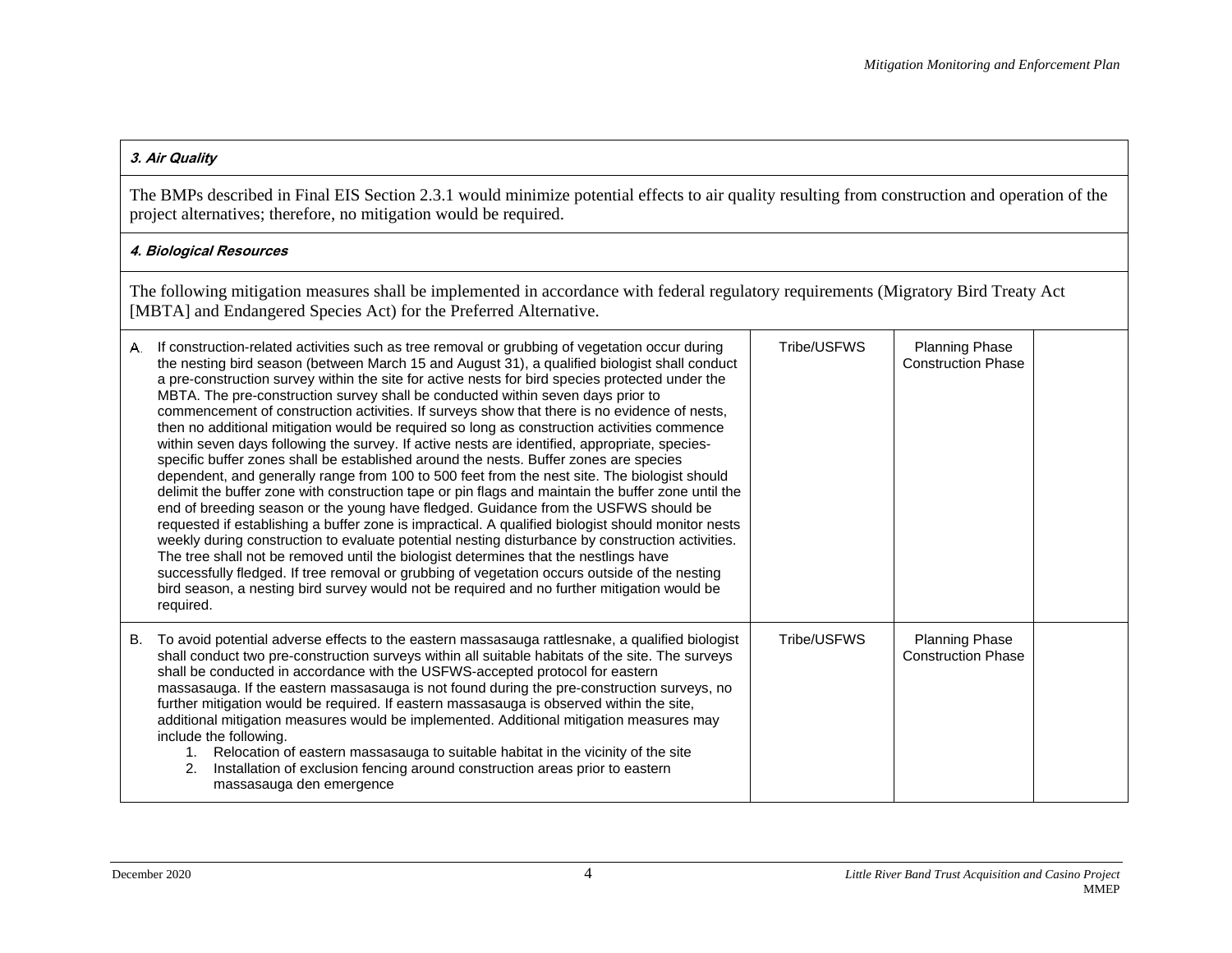| 3. Environmental awareness training for construction personnel                                                                                                                                                                                                                                                                                                                                                                                                                                                                                                                                                                                                                                                                                                                                                                           |                  |                                                    |  |  |
|------------------------------------------------------------------------------------------------------------------------------------------------------------------------------------------------------------------------------------------------------------------------------------------------------------------------------------------------------------------------------------------------------------------------------------------------------------------------------------------------------------------------------------------------------------------------------------------------------------------------------------------------------------------------------------------------------------------------------------------------------------------------------------------------------------------------------------------|------------------|----------------------------------------------------|--|--|
| The following mitigation measure shall be implemented in accordance with federal regulatory<br>requirements (Endangered Species Act) for the Preferred Alternative.<br>C. To avoid potential adverse effects to the northern long-eared bat and the Indiana bat,<br>demolition of unoccupied structures on the Muskegon Site shall occur between November 1<br>and March 1, well outside of the summer roosting seasons of both species (April 1 to<br>September 30 for the northern long-eared bat and April 1 to October 15 for the Indiana bat).                                                                                                                                                                                                                                                                                      | Tribe            | <b>Planning Phase</b><br><b>Construction Phase</b> |  |  |
| The following mitigation measure shall be implemented in accordance with the CWA requirements<br>for the Preferred Alternative.<br>D. A formal delineation and verification of wetlands and other Waters of the U.S. shall occur if<br>construction-related activities have the potential to affect aquatic resources onsite. If less than<br>0.5 acres of potential wetlands would be disturbed, project activities could fall under an<br>existing nationwide permit. However, impacts to wetlands would likely require a USEPA 401<br>water quality certification and a U.S. Army Corps of Engineers 404 permit before wetland<br>impacts occur, and would likely require mitigation for disturbance. All project activities,<br>including off-site improvements areas, shall comply with these permits, should they be<br>necessary. | Tribe/USEPA      | <b>Planning Phase</b><br><b>Construction Phase</b> |  |  |
| 5. Cultural and Paleontological Resources                                                                                                                                                                                                                                                                                                                                                                                                                                                                                                                                                                                                                                                                                                                                                                                                |                  |                                                    |  |  |
| The following mitigation measures shall be implemented in accordance with federal regulatory requirements (National Historic Preservation Act [NHPA], Native<br>American Graves Protection and Repatriation Act [NAGPRA], and Archaeological Resources Protection Act [ARPA]) for the Preferred Alternative.                                                                                                                                                                                                                                                                                                                                                                                                                                                                                                                             |                  |                                                    |  |  |
| In the event of any inadvertent discovery of prehistoric or historic archaeological resources or<br>А.<br>paleontological resources during construction-related earth-moving activities, all such finds<br>shall be subject to Section 106 of the NHPA as amended (36 CFR § 800). Specifically,<br>procedures for post-review discoveries without prior planning pursuant to 36 CFR § 800.13<br>shall be followed, including re-consulting with the State Historic Preservation Officer and the<br>nearby community and identifying reasonable and prudent measures to avoid, minimize, or<br>mitigate adverse effects to such discoveries.                                                                                                                                                                                              | Tribe/BIA        | <b>Construction Phase</b>                          |  |  |
| B. If human remains are discovered during ground-disturbing activities on tribal lands, the finds<br>shall be subject to the requirements of the NAGPRA and/or ARPA, as applicable.                                                                                                                                                                                                                                                                                                                                                                                                                                                                                                                                                                                                                                                      | Tribe/BIA/County | <b>Construction Phase</b>                          |  |  |
| C. In the event of accidental discovery of paleontological materials during ground-disturbing<br>activities, a qualified professional paleontologist shall be contacted to evaluate the<br>significance of the find and collect the materials for curation as appropriate.                                                                                                                                                                                                                                                                                                                                                                                                                                                                                                                                                               | Tribe/BIA        | <b>Construction Phase</b>                          |  |  |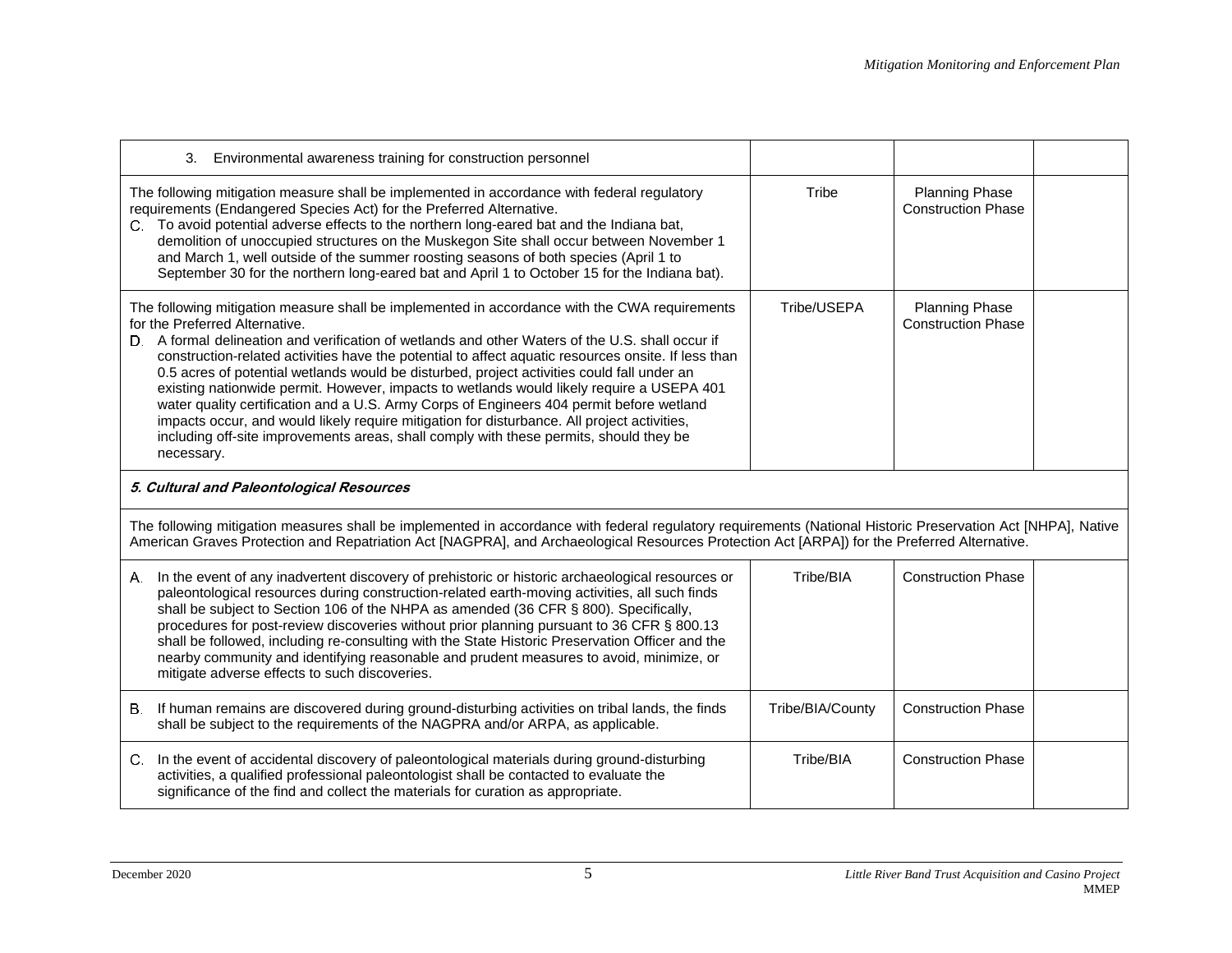| 6. Socioeconomics                                                                                                                                                                                                                                                                                                                                                                                                                                                                                                                                                                                                                                                                                                                                                                                                                                                                                                                                                                                                                                                                                                                                                                   |                   |                        |  |  |  |
|-------------------------------------------------------------------------------------------------------------------------------------------------------------------------------------------------------------------------------------------------------------------------------------------------------------------------------------------------------------------------------------------------------------------------------------------------------------------------------------------------------------------------------------------------------------------------------------------------------------------------------------------------------------------------------------------------------------------------------------------------------------------------------------------------------------------------------------------------------------------------------------------------------------------------------------------------------------------------------------------------------------------------------------------------------------------------------------------------------------------------------------------------------------------------------------|-------------------|------------------------|--|--|--|
| The following mitigation measure shall be implemented pursuant to Section 3.2(b)(ii) the MSA (Appendix B of the Final EIS) for the Preferred Alternative.                                                                                                                                                                                                                                                                                                                                                                                                                                                                                                                                                                                                                                                                                                                                                                                                                                                                                                                                                                                                                           |                   |                        |  |  |  |
| The Tribe shall fund an annual grant in the amount of \$25,000.00, to the Muskegon County<br>А.<br>Community Mental Health Department for training purposes only. This training will include any<br>certification necessary, as well as in-service training necessary for the department's<br>psychologists and social workers, in order to obtain the necessary expertise to respond to<br>problems that may arise as a result of gambling addictions.                                                                                                                                                                                                                                                                                                                                                                                                                                                                                                                                                                                                                                                                                                                             | Tribe             | <b>Operation Phase</b> |  |  |  |
| 7. Transportation                                                                                                                                                                                                                                                                                                                                                                                                                                                                                                                                                                                                                                                                                                                                                                                                                                                                                                                                                                                                                                                                                                                                                                   |                   |                        |  |  |  |
| <b>Construction</b>                                                                                                                                                                                                                                                                                                                                                                                                                                                                                                                                                                                                                                                                                                                                                                                                                                                                                                                                                                                                                                                                                                                                                                 |                   |                        |  |  |  |
| To comply with federal, state, and local policies related to traffic operations<br>(40 CFR 1508.27[b][10]), the following mitigation measure shall be implemented in accordance<br>with the regulatory requirements of the applicable jurisdictional agency for the Preferred<br>Alternative.<br>A. A traffic control plan shall be prepared to identify where construction routes are proposed, and<br>other standards set forth in the Federal Highway Administration Manual on Uniform Traffic<br>Control Devices for Streets and Highways. The Traffic Management Plan shall be submitted to<br>MDOT and the County for approval.                                                                                                                                                                                                                                                                                                                                                                                                                                                                                                                                               | Tribe/County/MDOT | <b>Planning Phase</b>  |  |  |  |
| <b>Operation</b>                                                                                                                                                                                                                                                                                                                                                                                                                                                                                                                                                                                                                                                                                                                                                                                                                                                                                                                                                                                                                                                                                                                                                                    |                   |                        |  |  |  |
| To prevent violation of federal, state, and local policies related to traffic operations imposed for the protection of the environment (40 CFR 1508.27[b][10]), the<br>following mitigation measures have been identified within the Updated Traffic Impact Study for the project alternatives (Final EIS Appendix T). The Tribe is<br>committed to fair share contributions for operational mitigation provided in the measures below, that shall be based on the proportion of traffic in future years<br>that is introduced by the project alternatives, calculated as a percentage of total estimate future traffic flows. The fair share contributions ultimately paid by the<br>Tribe shall be determined in consultation with the appropriate jurisdiction (e.g., MDOT, Muskegon County, Mason County and/or the West Michigan<br>Metropolitan Transportation Planning Program Metropolitan Planning Organization). The construction of recommended roadway improvements shall be at the<br>discretion of the respective jurisdictions that are responsible for the design, permitting, and timing of roadway improvements based on their established planning<br>processes. |                   |                        |  |  |  |
| Prior to operation of the Preferred Alternative, the Tribe shall implement and/or pay a fair<br>Tribe, MDOT,<br><b>Planning Phase</b><br>В.<br>share contribution towards the following improvements.<br>Muskegon County,<br><b>Construction Phase</b><br>1. At the intersection of Airline Highway and Airport Road (#1), add<br>Mason County,<br>permissive-protected left turn phasing to the northbound (NB) and southbound (SB)                                                                                                                                                                                                                                                                                                                                                                                                                                                                                                                                                                                                                                                                                                                                                |                   |                        |  |  |  |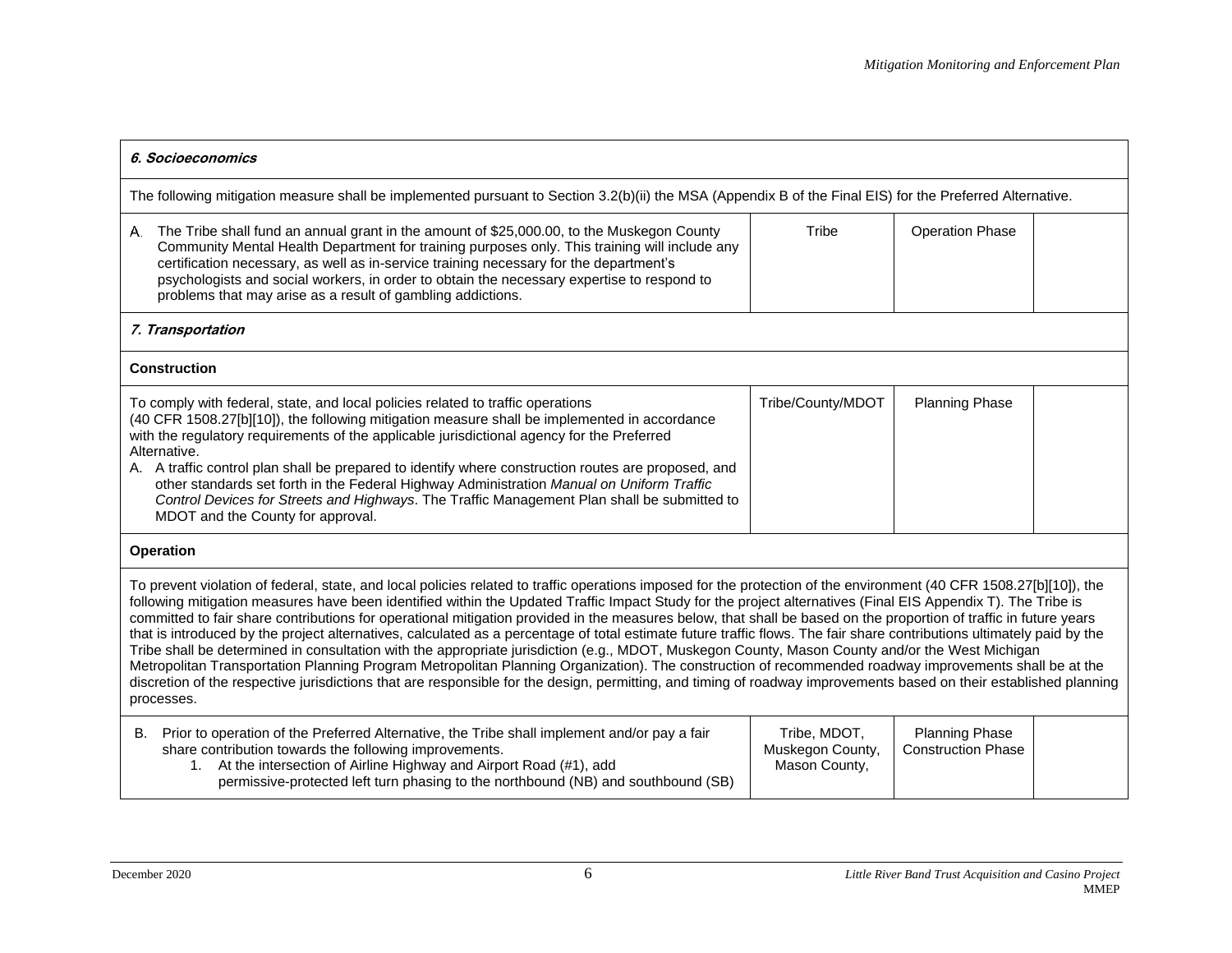|    | approaches and upgrade the existing diagonal span pre-timed signal to a fully<br>actuated box span signal.<br>2. At the intersection of Harvey Street and Independence Drive (#6), restripe to provide<br>a shared left/through lane and an exclusive right turn lane on the westbound (WB)<br>approach along with the addition of the associated right turn overlap phase for the                                                                                                                                                                                                  | and/or WESTPLAN<br>as necessary |  |
|----|-------------------------------------------------------------------------------------------------------------------------------------------------------------------------------------------------------------------------------------------------------------------------------------------------------------------------------------------------------------------------------------------------------------------------------------------------------------------------------------------------------------------------------------------------------------------------------------|---------------------------------|--|
|    | eastbound (EB) and WB approaches.<br>3. At the intersection of Harvey Street and Sternberg Road (#7), construct a right turn<br>lane on the WB approach; restripe the WB and SB approaches to provide dual left<br>turn lanes; modify the signal phasing to run lead-lag for opposing left turn<br>movements due to conflicting vehicular paths; and add right turn overlap phasing for<br>the EB and WB approaches.                                                                                                                                                                |                                 |  |
| 4. | At the intersection of Harvey Street and Pontaluna Road (#10), construct a right turn                                                                                                                                                                                                                                                                                                                                                                                                                                                                                               |                                 |  |
| 5. | lane on the SB approach and add an associated right turn overlap phase.<br>At the intersection of Hile Road and the EB Interstate 96 (I-96) Ramps (#18), install<br>a traffic signal; optimize and coordinate the signal with the signal at the intersection<br>of Harvey Street and Airline Highway; and construct a WB left turn lane along Hile                                                                                                                                                                                                                                  |                                 |  |
|    | Road with 50 feet of storage.<br>6. At the intersection of Hile Road and the NB U.S. Highway 31 (US-31) Off-Ramp                                                                                                                                                                                                                                                                                                                                                                                                                                                                    |                                 |  |
|    | (#19), relocate the off-ramp approximately 200 feet to the west along Hile Road.                                                                                                                                                                                                                                                                                                                                                                                                                                                                                                    |                                 |  |
|    | 7. At the intersection of EB Sternberg Road with the NB US-31 Off-Ramp (#20), install<br>a traffic signal; optimize and coordinate the signal with the signal at the intersection<br>of Harvey Street and NB US-31; and construct dual right turn lanes on the NB US-<br>31 Off-Ramp approach.                                                                                                                                                                                                                                                                                      |                                 |  |
| 8. | At the intersection of Airline Highway and the WB I-96 Off-Ramp (#15), install a<br>traffic signal with split phasing for the ramp approach; coordinate the signal with the<br>signal at the intersection of Airline Highway and US-31 ramps; and construct a right<br>turn lane on the off-ramp approach with 150 feet of storage.                                                                                                                                                                                                                                                 |                                 |  |
| 9. | At the intersection of Airline Highway and the SB US-31 Ramps (#16), install a traffic<br>signal with split phasing for the ramp approach; coordinate the signal with the signal<br>at the intersection of Airline Highway and the WB I-96 off-ramp; construct a right turn<br>lane on the off-ramp approach with 175 feet of storage; construct a WB left turn lane<br>with 50 feet of storage; remove the existing channelizing island at the SB US-31<br>ramps; and construct an EB right turn lane along Airline Highway between the                                            |                                 |  |
|    | SB US-31 Ramps and WB I-96 Off-Ramp.<br>10. At the intersection of Harvey Street and Hile Road (#3), stripe the NB approach to<br>provide an exclusive left turn lane, shared through/right turn lane, and exclusive right<br>turn lane; and install signage along the NB approach indicating that EB I-96 traffic<br>should use the outer right turn lane and EB Hile Road traffic should use the inner<br>right turn lane. Restripe the existing WB shared through/right turn lane to provide a<br>shared left/through/right turn lane; modify signal operations to run EB and WB |                                 |  |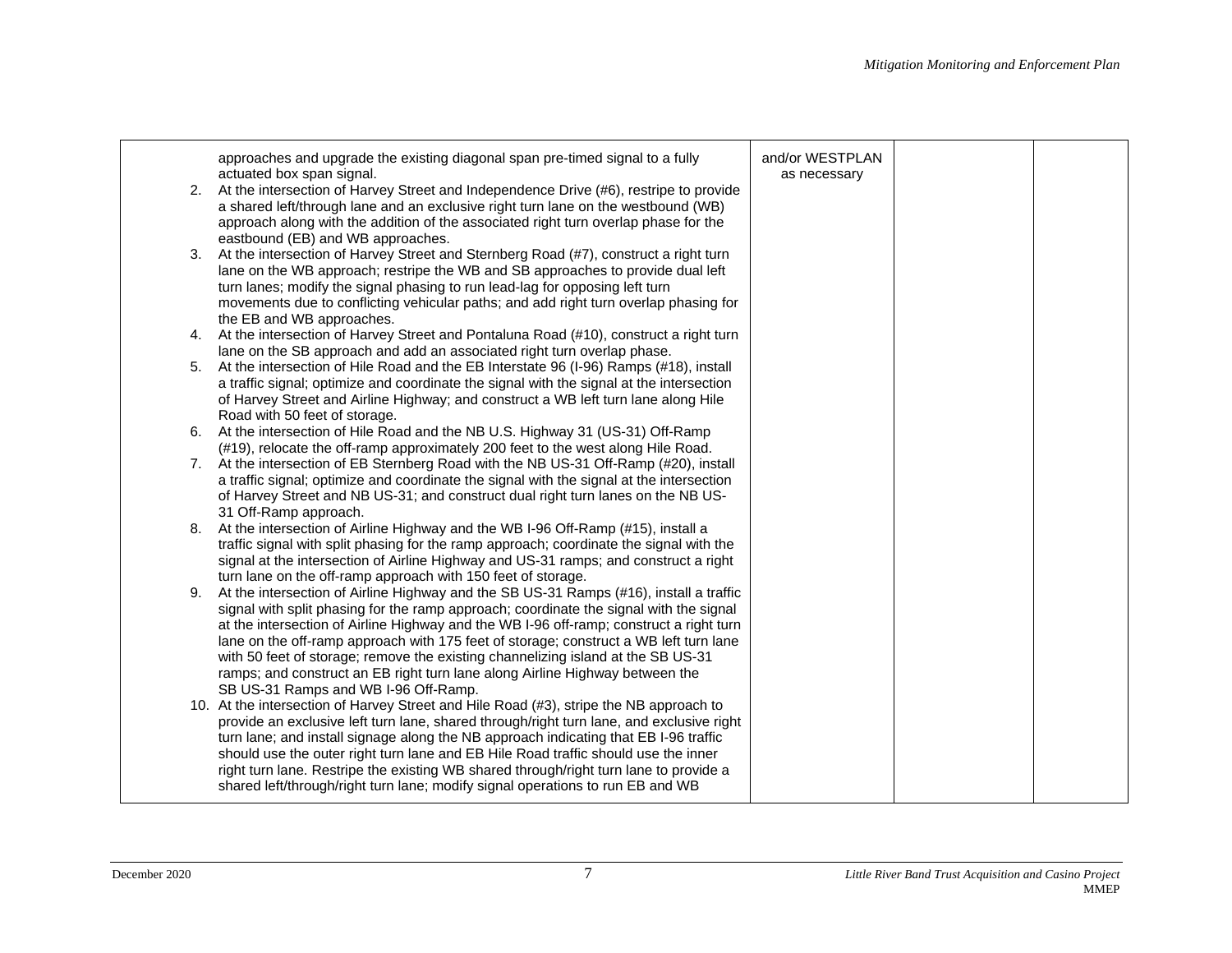|                                                | approaches as split phases; and upgrade the existing diagonal span signal to a fully<br>actuated box span signal with right turn overlap phasing provided for the NB<br>approach.<br>11. Install a traffic signal at the intersection of Harvey Street and the proposed site<br>driveway (#29) with permissive-protected left turn phasing for the SB left turn<br>movement into the Muskegon Site.                                                                                                                                                                                                                                                                                                                                                                                                                                                                                                            |                |                                                                              |  |
|------------------------------------------------|----------------------------------------------------------------------------------------------------------------------------------------------------------------------------------------------------------------------------------------------------------------------------------------------------------------------------------------------------------------------------------------------------------------------------------------------------------------------------------------------------------------------------------------------------------------------------------------------------------------------------------------------------------------------------------------------------------------------------------------------------------------------------------------------------------------------------------------------------------------------------------------------------------------|----------------|------------------------------------------------------------------------------|--|
|                                                | C. The Tribe shall seek to enter into an agreement with Muskegon Area Transit System (MATS)<br>for transit services to the Muskegon Site, in order to optimize bus routes and timing. If<br>requested by MATS, the Tribe shall construct a bus stop and shelter on the Muskegon Site.                                                                                                                                                                                                                                                                                                                                                                                                                                                                                                                                                                                                                          | Tribe and MATS | <b>Planning Phase</b><br><b>Construction Phase</b>                           |  |
| following items.<br>2.<br>3.<br>4.<br>5.<br>6. | D. The Tribe shall seek to enter into a Memorandum of Understanding (MOU) with MDOT to<br>address short-term transportation issues, recommended roadway improvements, and longer<br>term areas to monitor for possible future actions as needed. The MOU should address the<br>1. Review and agreement on the priority transportation issue locations<br>Review and agreement on the recommended roadway improvement options at each<br>location<br>Determination of the cost participation responsibility for each party<br>Schedules for the improvements, based on impacts and funding available from all<br>affected parties<br>Longer term transportation issues to be monitored by the Tribe and MDOT for<br>possible future action<br>An ongoing consultation process between the Tribe and MDOT staff, to review<br>transportation and related issues discovered once the casino is open and operating | Tribe/MDOT     | <b>Planning Phase</b><br><b>Construction Phase</b><br><b>Operation Phase</b> |  |
| 8. Land Use                                    |                                                                                                                                                                                                                                                                                                                                                                                                                                                                                                                                                                                                                                                                                                                                                                                                                                                                                                                |                |                                                                              |  |

Impacts related to land use include air quality and noise effects, congestion of local roads, and alterations to visual resources. Therefore, design features and BMPs presented in Final EIS Section 2.3.1 as well as mitigation measures in other sections of this MMEP would reduce adverse impacts regarding land use compatibility. See BMPs listed in Final EIS Section 2.3.1.

### **9. Public Services**

The following provisions of the MSA are applicable to the Preferred Alternative and would avoid, minimize, or mitigate adverse effects associated with public services.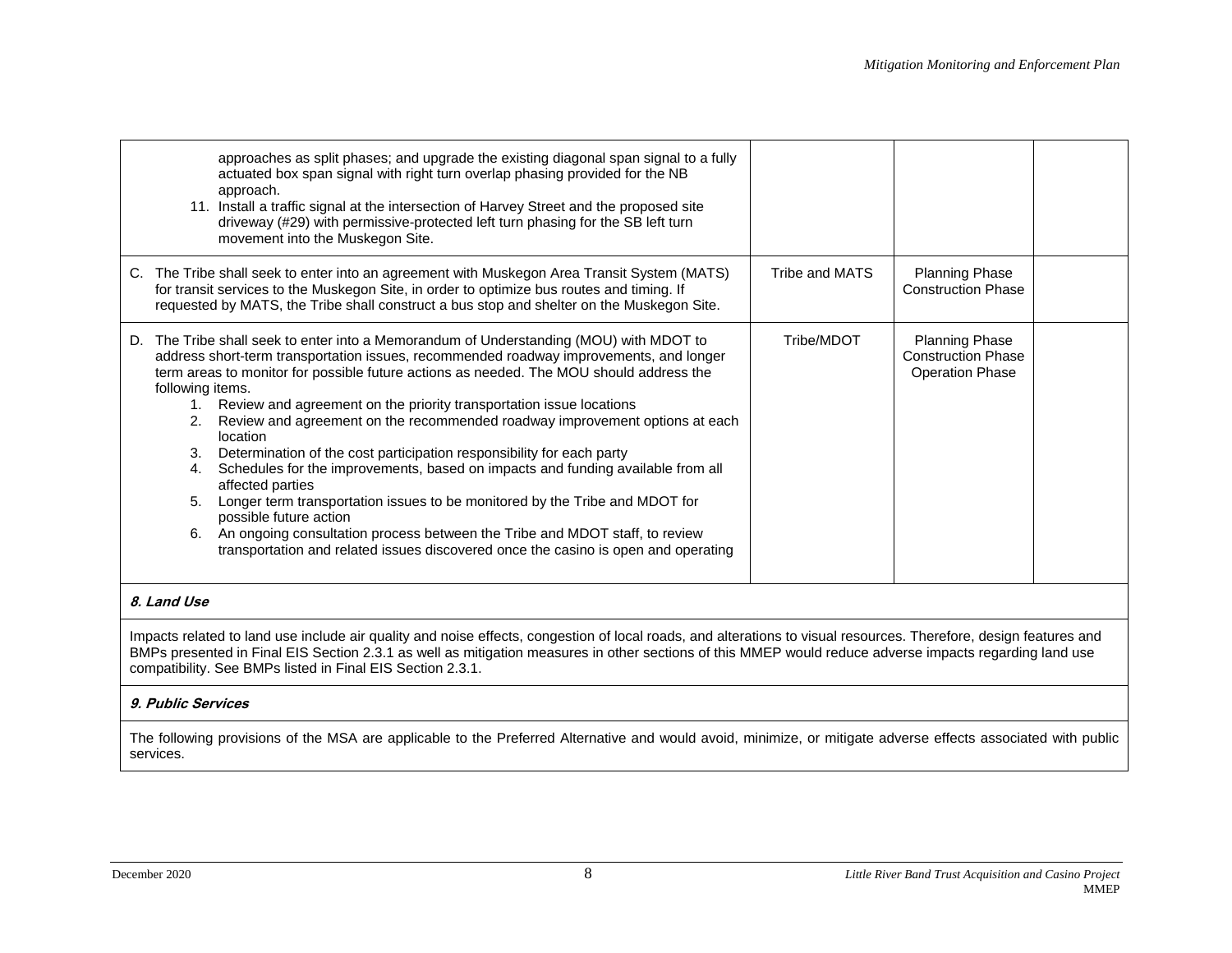|                                                                                                                                                                                                                                                                                                                                                                                                                                                                                          | A. Pursuant to Section 2.3(c) and Section 2.4(c) of the MSA, the Tribe shall pay water and<br>wastewater capital connection charges and monthly service fees in the same manner as usual<br>and customary for all other users of the municipal public water system.                                                                                                                                                                                                                                                                                                                                                                                                                                                                                                                                                                                                                                                                                                                                                                                                                                                          | Tribe/Township | <b>Construction Phase</b><br><b>Operation Phase</b> |  |
|------------------------------------------------------------------------------------------------------------------------------------------------------------------------------------------------------------------------------------------------------------------------------------------------------------------------------------------------------------------------------------------------------------------------------------------------------------------------------------------|------------------------------------------------------------------------------------------------------------------------------------------------------------------------------------------------------------------------------------------------------------------------------------------------------------------------------------------------------------------------------------------------------------------------------------------------------------------------------------------------------------------------------------------------------------------------------------------------------------------------------------------------------------------------------------------------------------------------------------------------------------------------------------------------------------------------------------------------------------------------------------------------------------------------------------------------------------------------------------------------------------------------------------------------------------------------------------------------------------------------------|----------------|-----------------------------------------------------|--|
| В.                                                                                                                                                                                                                                                                                                                                                                                                                                                                                       | Pursuant to Section 2.3(b) of the MSA, the Tribe shall fund the upgrade of the Township<br>municipal wastewater system to the Muskegon Site.                                                                                                                                                                                                                                                                                                                                                                                                                                                                                                                                                                                                                                                                                                                                                                                                                                                                                                                                                                                 | Tribe/Township | <b>Construction Phase</b><br><b>Operation Phase</b> |  |
|                                                                                                                                                                                                                                                                                                                                                                                                                                                                                          | Pursuant to Section 3.1 of the MSA, the Tribe shall make the following non-recurring<br>contributions to the Township.<br>The Tribe shall contribute \$200,000.00 to the Township in recognition of the<br>1.<br>expenses the Township would incur to properly equip its police department and its<br>fire department to respond to emergencies at or resulting from the Proposed Project.<br>This shall occur in three annual installments of \$66,666.66, with the first such<br>installment due and payable no later than 60 days after the Commencement Date<br>(the first day the Gaming Facility is open to the public), the second installment due<br>and payable on the first anniversary of the Commencement Date, and the third<br>installment due and payable on the third anniversary of the Commencement Date.<br>The Tribe shall pay the full cost of on-site water main improvements that shall be<br>2.<br>constructed by either the Township or the Tribe. The improvements shall be<br>constructed according to the Township standards and requirements and be subject<br>to the approval of the Township. | Tribe/Township | <b>Operation Phase</b>                              |  |
| D.                                                                                                                                                                                                                                                                                                                                                                                                                                                                                       | Pursuant to Section 3.2 of the MSA, the Tribe shall make the following recurring contributions<br>to the Township:<br>The Tribe shall make annual payments to the Township to cover the added<br>1.<br>personnel, training, and equipment to maintain necessary police and fire service<br>levels.<br>2.<br>The Tribe shall pay incident-dependent fees, pursuant to Section 3.2 of the MSA, as<br>related to arrests of individuals due to development of the project.<br>The Tribe shall pay a per day charge to the County for the actual use of beds in the<br>3.<br>County Jail for the use of all prisoners arrested by the Tribe or the Township,<br>pursuant to Section 3.2 of the MSA.                                                                                                                                                                                                                                                                                                                                                                                                                              | Tribe/Township | <b>Operation Phase</b>                              |  |
| The following mitigation measure is applicable to the Preferred Alternative, per Section 2.4 of the<br>MSA, and would mitigate adverse effects associated with water supply infrastructure.<br>E. The Tribe shall either construct or offer to pay the full actual cost for the Township to construct<br>a new 12-inch diameter water main to replace the existing 8-inch water main along East Ellis<br>Road adjacent to the Muskegon Site, between Harvey Street and Quarterline Road. |                                                                                                                                                                                                                                                                                                                                                                                                                                                                                                                                                                                                                                                                                                                                                                                                                                                                                                                                                                                                                                                                                                                              | Tribe/Township | <b>Construction Phase</b><br><b>Operation Phase</b> |  |